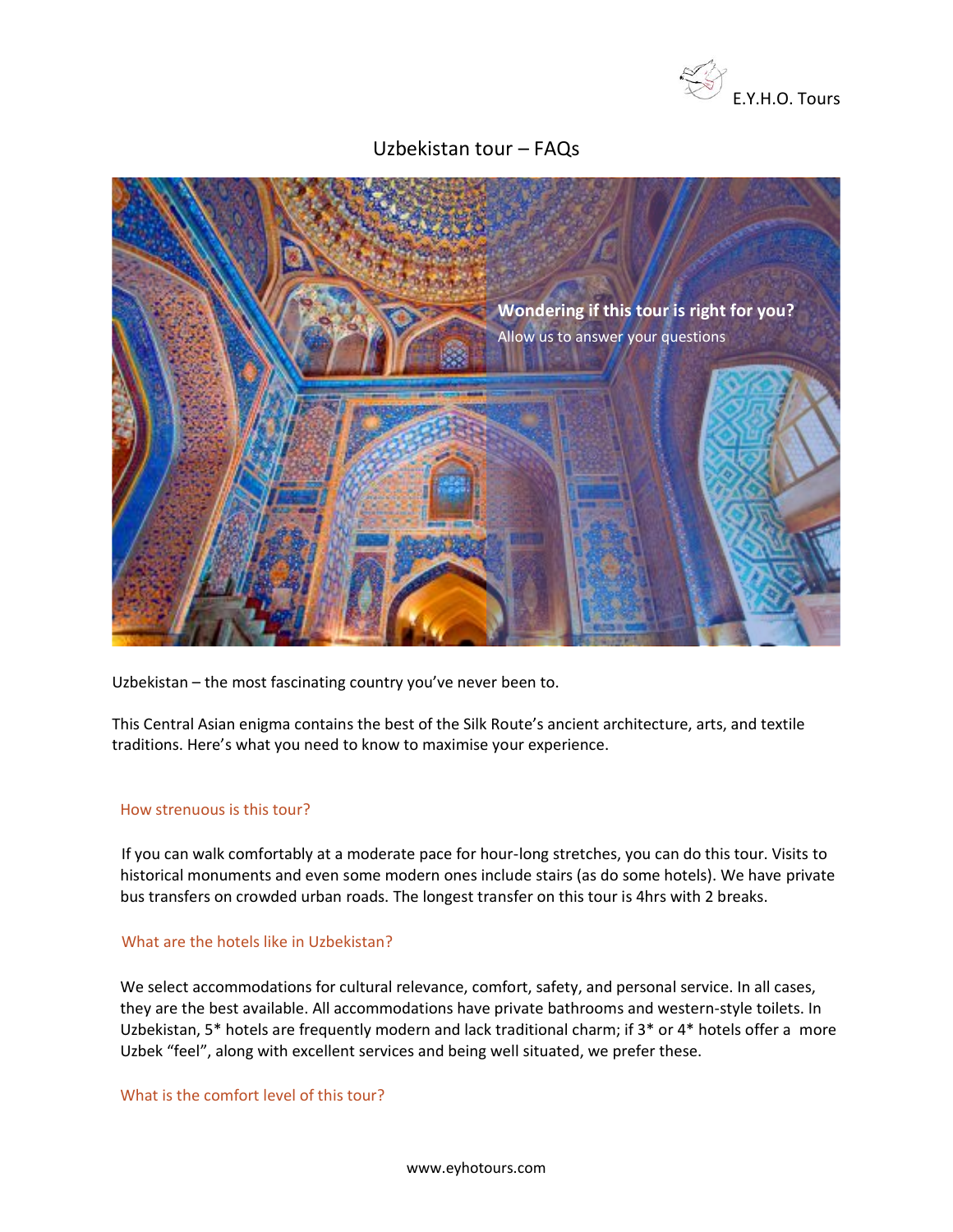

On a scale of 0-5, where  $5 =$  decadent luxury and  $0 =$  basic camping, this tour is rated a 3.5. We go into villages and markets. Sometimes we invite you to explore the ruins of desert fortresses or take a meal in a yurt camp. Activities such as these invariably add to your overall experience and are designed with your comfort and safety in mind. You do not ever need to participate in activities that make you feel uncomfortable.

## Do I need a visa for Uzbekistan?

As of February 2019, citizens of Canada, Australia and the U.K. do not require a visa for a stay of up to 30 days in Uzbekistan. US citizens and citizens of certain countries require an e-visa. Please consult <https://uzbekistan.org/page/view?id=23> for the latest information.

## Please understand that it is your sole responsibility to possess a valid passport and visa prior to embarking on this tour.

## What's the weather?

Like most of the northern hemisphere, March in Uzbekistan is cool spring and brings unpredictable variations in weather. Days can range from low 60s F to high 80s F. Evenings are generally 20-30 degrees cooler. There is generally little humidity. Although not likely, there is the possibility of showers.

## What about clothes and valuables?

A comprehensive packing list will be supplied. Consider layering clothes. Pack a compact windbreaker and fleece hoodie, as well as warm socks, toque, and mittens in case of inclement weather. A hot water bottle comes in handy for warm toes at bedtime. Comfortable closed-toed walking shoes are recommended. Dresses below the knees, and trousers and sleeveless dresses are acceptable. Leave all expensive jewelry and valuables at home.

## What is the voltage?

For Uzbekistan there are two associated plug types, types C and F. Plug type C is the plug which has two round pins and plug type F is the plug which has two round pins with two earth clips on the side. Uzbekistan operates on a 220V supply voltage and 50Hz.

#### What is the time zone in Uzbekistan?

Uzbekistan is 9 hours ahead of Eastern Standard Time (4:00 pm in NY is 1:00 am in Tashkent).



TYPE F GERMAN STYLE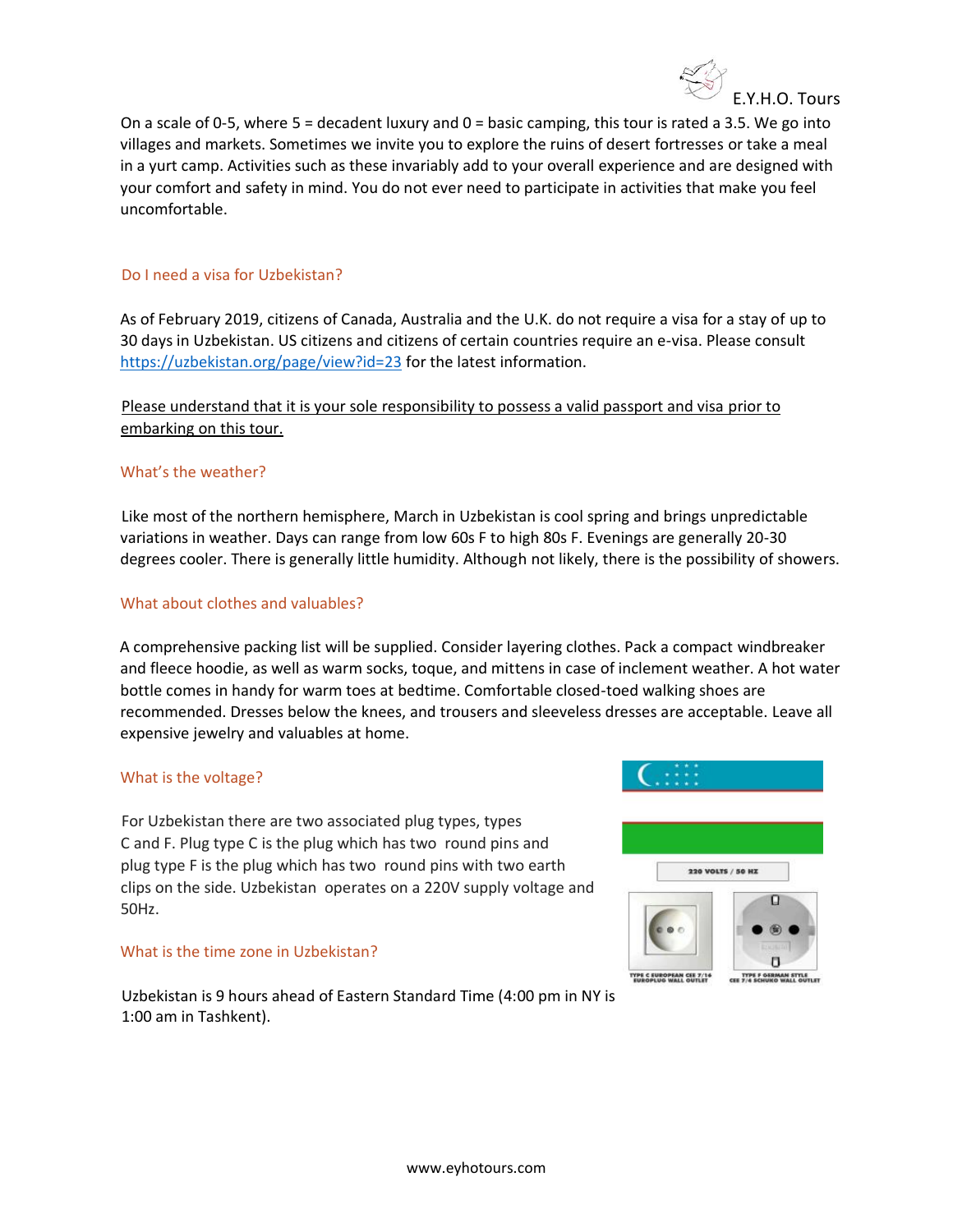

#### What kind of bathrooms can I expect in Uzbekistan?

Hotel stays and many restaurants offer western style toilets. However, on road transfers, toilet paper may not be available, and toilets may be basic squat-type. Sometimes there is a small charge for public restrooms.

#### How can I call home from Uzbekistan?

Cellular service is widely available in Uzbekistan and all hotels offer WiFi connectivity however the speeds may not be optimal for downloading large files. It is now possible for tourists to buy SIM cards for calls and data.

## What happens if I get sick in Uzbekistan?

We highly recommend travel medical insurance. Serious medical emergencies require evacuation.

Non-serious medical problems include common upper respiratory infections and digestive illnesses are the most frequent occurrences and can usually be treated with normal self-care regimens with overthe-counter remedies (ibuprofen/acetaminophen, Imodium/Pepto Bismol). Traveller's diarrhea is not common if you follow basic guidelines and antibiotics can be purchased locally if needed. Keep a list of your medications with their pharmaceutical names and dosage, as most common medicines are available in Uzbekistan but often under other names.

May we offer some basic recommendations to avoid becoming ill? In the week before, ensure you get adequate sleep and are well-rested for a moderate paced tour. On the airplane and during transit, use hand sanitizer and wipes to keep your hands and surrounding surfaces (armrests, seat belt buckles, tray tables) clean. Stay well hydrated and avoid touching your face. While touring, wash or sanitize your hands frequently.

In the hotels and restaurants that cater to tourists, food is safely prepared. If you purchase fresh produce to consume, wash it thoroughly with bottled water and peel it. Safe bottled water is readily available throughout Uzbekistan. Do not consume tap water and decline ice cubes in drinks.

#### Will drinking water be provided while travelling?

We provide unlimited daily bottled drinking water while on the road. In the interest of reducing plastic waste, please consider bringing your own refillable water bottle.

#### What about the currency? (The information in this section will be updated closer to the tour dates)

Uzbek currency is the s'om that currently trades at 11,000 to 1 USD. Currency may be exchanged at the airport and banks (they operate 6 days a week). The only currencies accepted for exchange are Euros, USD, GBP and Yen. Bills that are not fresh and crisp may not be accepted. ATMs are increasingly available in cities and luxury hotels frequented by tourists, however their operation maintenance and supply of s'om is not guaranteed.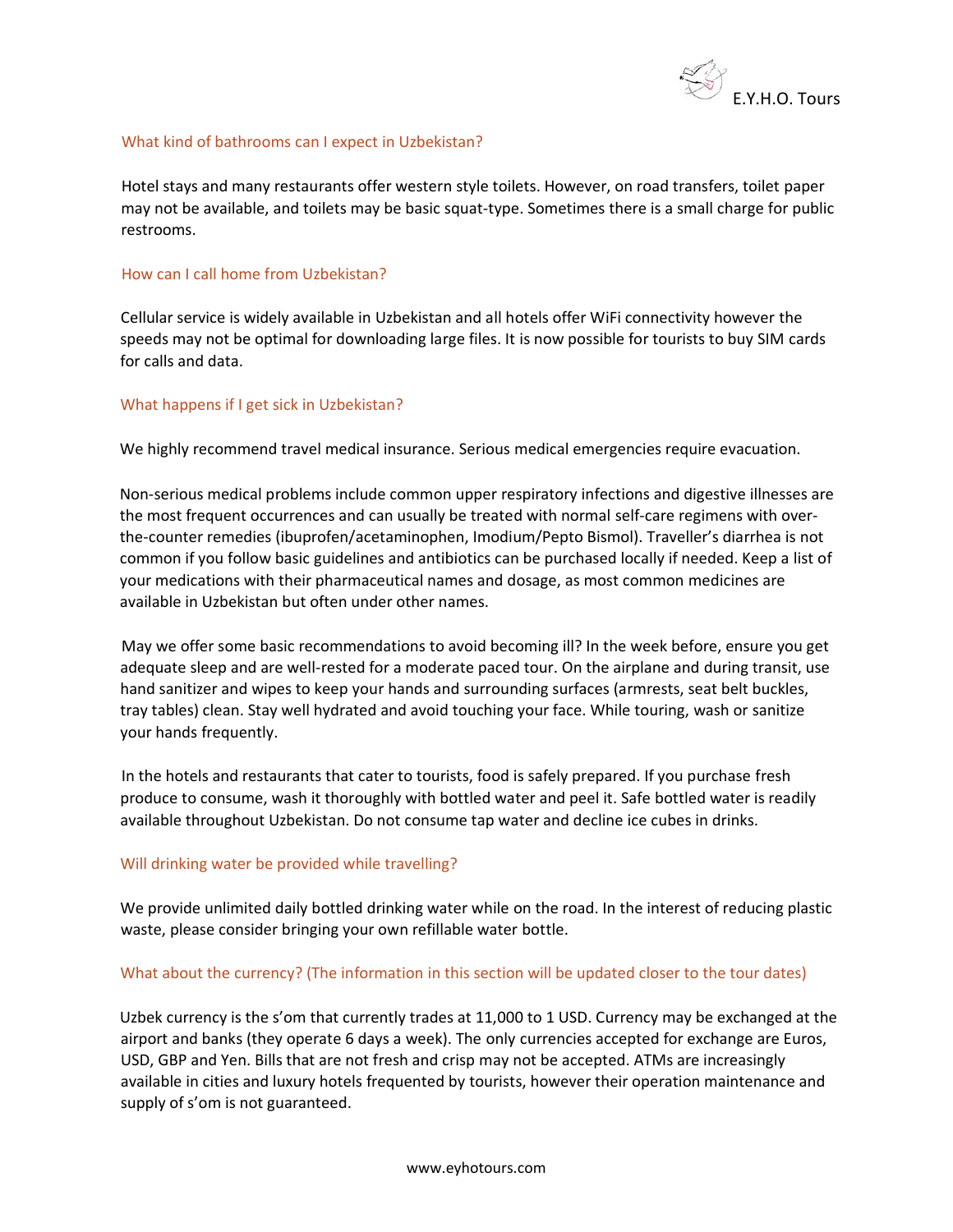

#### How much cash should I carry? In what currency?

To date, credit cards are not useful for most purchases in Uzbekistan. You will need cash for small purchases. Since getting s'om at banks can be time consuming, we recommend exchanging a minimum of 200 USD on arrival for non-included meals and other incidentals. If you are planning to shop for Uzbek goods, you will want to exchange more. S'om can be exchanged for USD at most banks prior to departure.

### What about tipping?

Included are tips for hotel staff and porters. However, we run an additional \$120/person tipping kitty for drivers and guides. You may supplement if you wish. Any unused amounts at the end will be democratically spent.

#### And shopping . . .?

The arts and crafts of Uzbekistan are wide ranging: woven and embroidered textiles, carpets, clothing, ceramics, woodcarvings, painting, silversmithing, and . . . the list goes on. Quality and the price vary widely. Be sure to check the quality of what you buy. Bargaining is expected in open-air markets. To respect the creative process, we suggest not bargaining with artisans who are directly responsible for the product.

#### What about the food in Uzbekistan and dietary restrictions?

Uzbekistan has some of the most delicious food in Central Asia; there are some very tasty and unique dishes and the ingredients are usually fresh and almost always local. Meat is included in many dishes although not necessarily in large portions. There are almost always options for vegetarians, but vegans might find fewer options outside of Tashkent.

#### Do I need any vaccinations?

No vaccinations are mandatory to enter Uzbekistan. At all times, follow the recommendations of your travel health clinic including shots for hepatitis A/B, typhoid and Tetanus, Diptheria, and Polio.

\*\*\* See below for Covid requirements.

More questions? We have answers! Feel free to contact us: shila@eyhotours.com